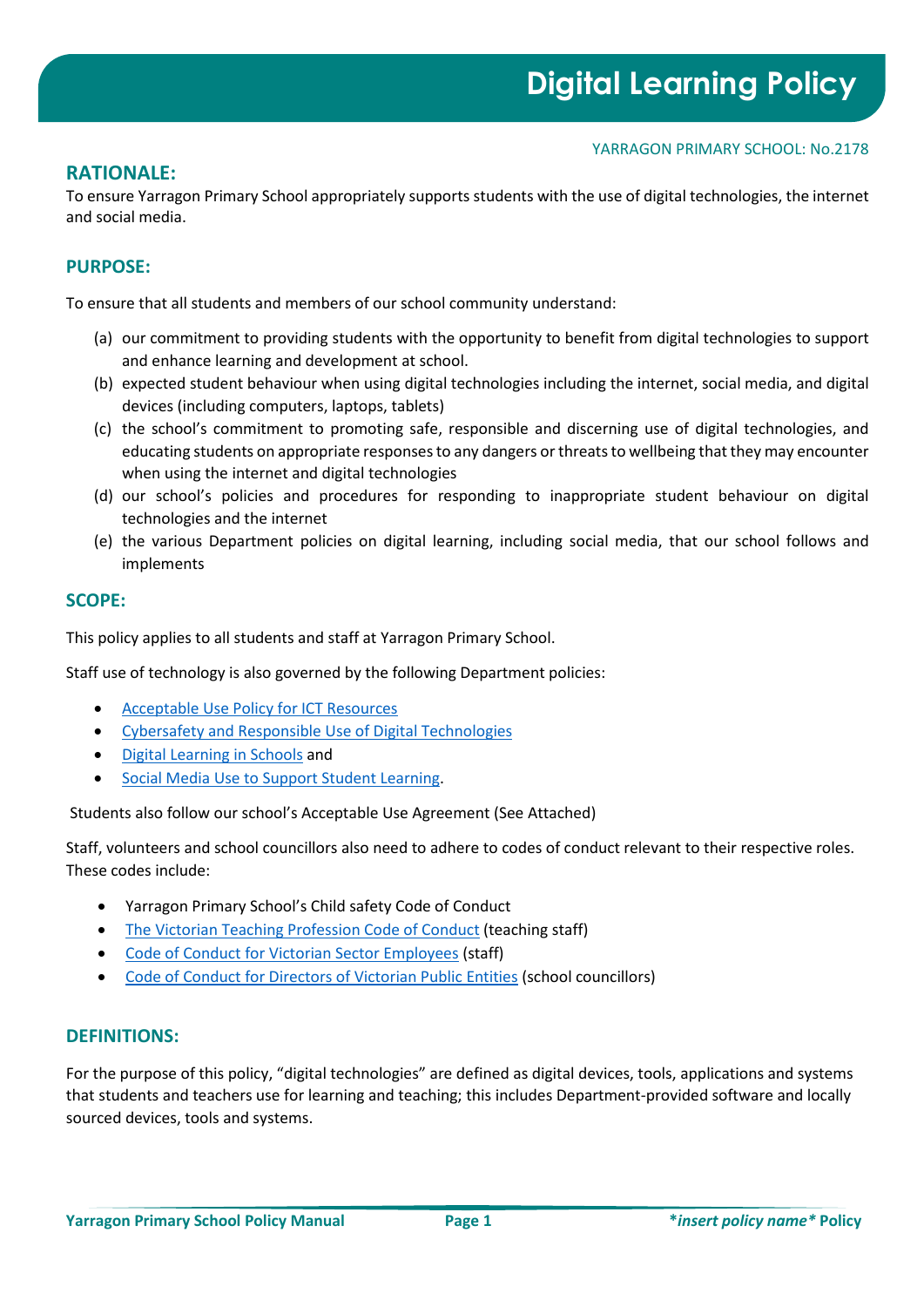# **POLICY:**

## Vision for digital learning at our school

The use of digital technologies is a mandated component of the Victorian Curriculum F-10.

Safe and appropriate use of digital technologies, including the internet, apps, computers and tablets, can provide students with rich opportunities to support learning and development in a range of ways.

Through increased access to digital technologies, students can benefit from learning that is interactive, collaborative, personalised, engaging and transformative. Digital technologies enable our students to interact with and create high quality content, resources and tools. It also enables personalised learning tailored to students' particular needs and interests and transforms assessment, reporting and feedback, driving new forms of collaboration and communication.

Yarragon Primary School believes that the use of digital technologies at school allows the development of valuable skills and knowledge and prepares students to thrive in our globalised and inter-connected world. Our school's vision is to empower students to use digital technologies safely and appropriately to reach their personal best and fully equip them to contribute positively to society as confident, caring, respectful young adults.

### Safe and appropriate use of digital technologies

Digital technologies, if not used appropriately, may present risks to users' safety or wellbeing. At Yarragon Primary School, we are committed to educating all students to use digital technologies in ways that respect the dignity of ourselves and others and promote full flourishing for all, equipping students with the skills and knowledge to navigate the digital world.

At Yarragon Primary School, we:

- use online sites and digital tools that support students' learning, and focus our use of digital technologies on being learning-centred
- use digital technologies in the classroom for specific purpose with targeted educational or developmental aims
- supervise and support students using digital technologies for their schoolwork
- effectively and responsively address any issues or incidents that have the potential to impact on the wellbeing of our students
- have programs in place to educate our students to be safe, responsible and discerning users of digital technologies, including the Alannah and Madeline Foundation – eSmart Program.
- educate our students about digital issues such as privacy, intellectual property and copyright, and the importance of maintaining their own privacy and security online
- actively educate and remind students of our *Student Engagement* policy that outlines our School's values and expected student behaviour, including online behaviours
- have an Acceptable Use Agreement outlining the expectations of students when using digital technologies for their schoolwork
- use clear protocols and procedures to protect students working in online spaces, which includes reviewing the safety and appropriateness of online tools and communities and removing offensive content at the earliest opportunity
- educate our students on appropriate responses to any dangers or threats to wellbeing that they may encounter when using the internet and other digital technologies
- provide a filtered internet service at school to block access to inappropriate content
- refer suspected illegal online acts to the relevant law enforcement authority for investigation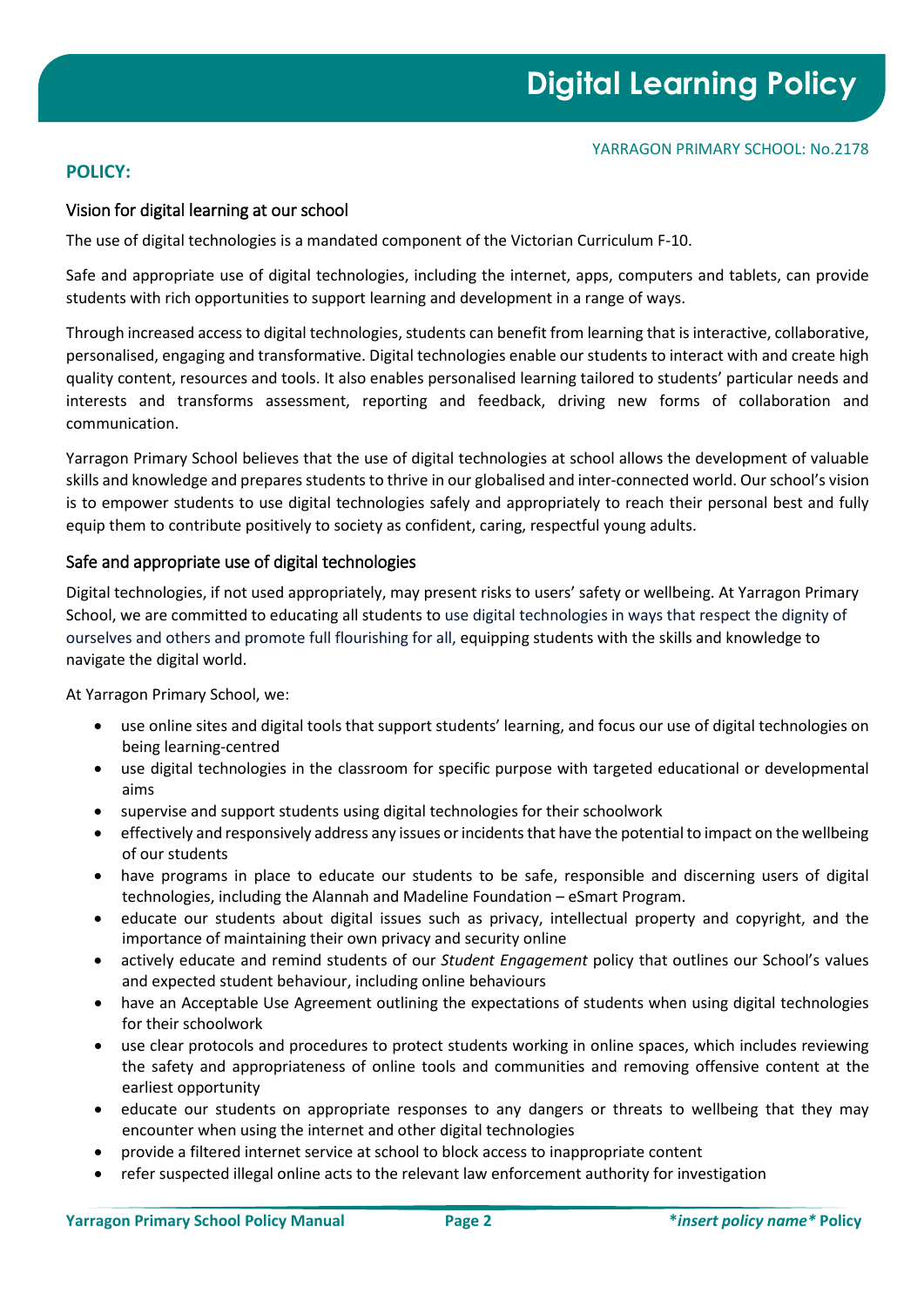#### YARRAGON PRIMARY SCHOOL: No.2178

• support parents and carers to understand the safe and responsible use of digital technologies and the strategies that can be implemented at home through regular updates in our newsletter, information sheets, website/school portal and information sessions.

Distribution of school owned devices to students and personal student use of digital technologies at school will only be permitted where students and their parents/carers have completed a signed Acceptable Use Agreement.

It is the responsibility of all students to protect their own password and not divulge it to another person. If a student or staff member knows or suspects an account has been used by another person, the account holder must notify their classroom teacher and the ICT coordinator, immediately.

All messages created, sent or retrieved on the school's network are the property of the school. The school reserves the right to access and monitor all messages and files on the computer system, as necessary and appropriate. Communications including text and images may be required to be disclosed to law enforcement and other third parties without the consent of the sender.

### Social media use

Our school follows the Department's policy on [Social Media Use to Support Learning](https://www2.education.vic.gov.au/pal/social-media/policy) to ensure social media is used safely and appropriately in student learning and to ensure appropriate parent notification occurs or, where required, consent is sought. Where the student activity is visible to the public, it requires consent.

Our school has established a school Facebook page where students work and activities can be showcased. This platform allows parents, carers and the community to comment on the work and activities undertaken at our school. Parents/carers sign a permission form at the beginning of each school year which acknowledges if their child/ren can appear on our social media page.

In accordance with the Department's policy on social media, staff will not 'friend' or 'follow' a student on a personal social media account, or accept a 'friend' request from a student using a personal social media account unless it is objectively appropriate, for example where the student is also a family member of the staff.

If a staff member of our school becomes aware that a student at the school is 'following' them on a personal social media account, Department policy requires the staff member to ask the student to 'unfollow' them, and to notify the school and/or parent or carer if the student does not do so.

#### Student behavioural expectations

When using digital technologies, students are expected to behave in a way that is consistent with Yarragon Primary School's *Statement of Values, Student Wellbeing and Engagement* policy, and *Bullying Prevention* policy.

When a student acts in breach of the behaviour standards of our school community (including cyberbullying, using digital technologies to harass, threaten or intimidate, or viewing/posting/sharing of inappropriate or unlawful content), Yarragon Primary School will institute a staged response, consistent with our student engagement and behaviour policies*.*

Breaches of this policy by students can result in a number of consequences which will depend on the severity of the breach and the context of the situation. This includes:

- removal of network access privileges
- removal of email privileges
- removal of internet access privileges
- removal of printing privileges